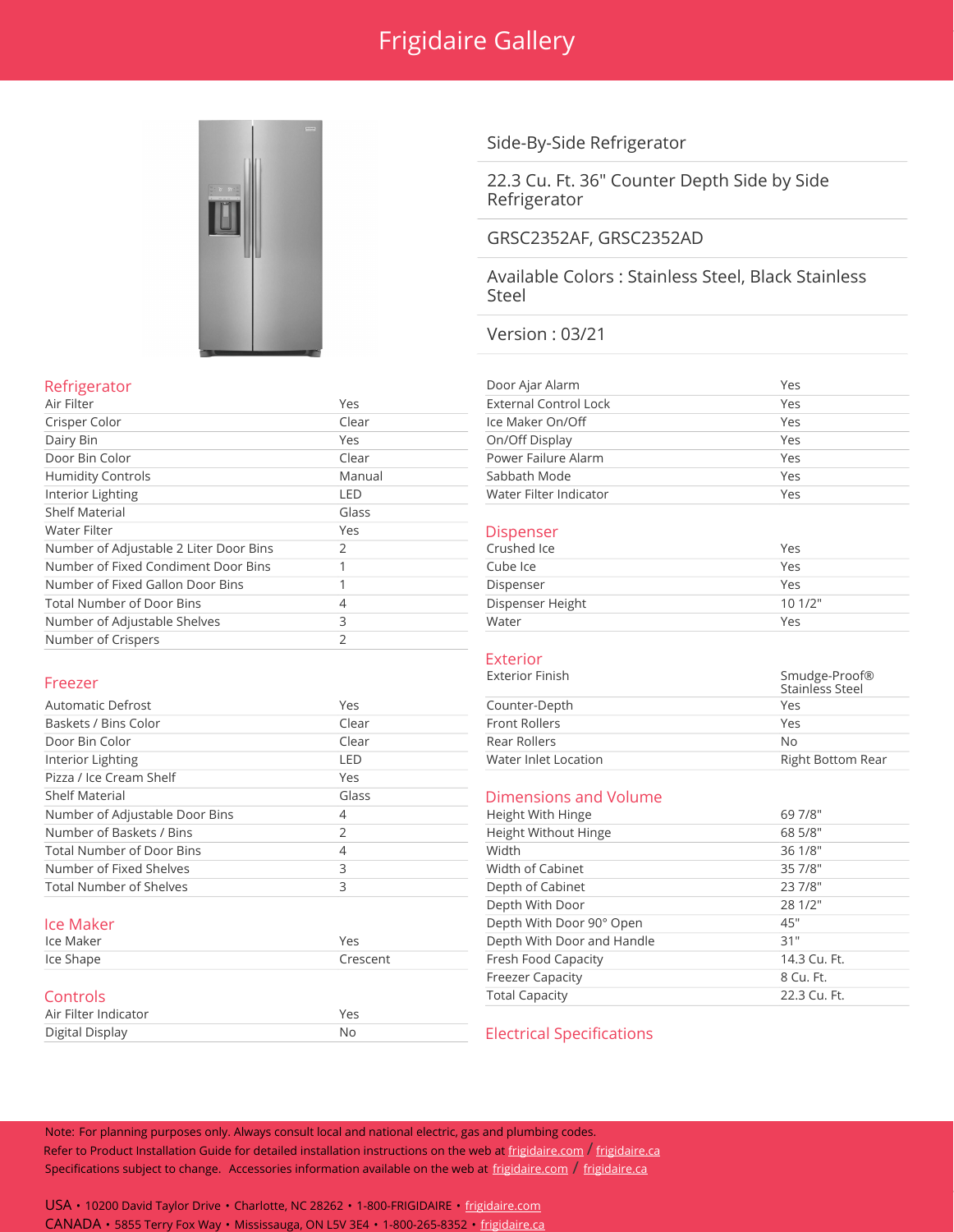# Frigidaire Gallery

## 22.3 Cu. Ft. 36" Counter Depth Side by Side Refrigerator

GRSC2352AF, GRSC2352AD

| Minimum Circuit Required                          | 15 Amps    |
|---------------------------------------------------|------------|
| <b>General Specifications</b>                     |            |
| Leveling Legs                                     | Yes        |
| Product Weight                                    | 308.75 lbs |
|                                                   |            |
| <b>Certifications and Approvals</b>               |            |
| ADA Compliant*                                    | Yes        |
|                                                   |            |
| <b>Performance Certifications and</b>             |            |
| Approvals                                         |            |
| <b>ENERGY STAR Certified</b>                      | Yes        |
|                                                   |            |
| Safety Certifications and Approvals<br>cUL Listed | Yes        |
|                                                   |            |

\*ADA Compliant Disclaimer Accessibility pursuant to Uniform Federal Accessibility Standards (UFAS) when used with optional water filter bypass.

Note: For planning purposes only. Always consult local and national electric, gas and plumbing codes. Refer to Product Installation Guide for detailed installation instructions on the web at [frigidaire.com](http://frigidaire.com/) / [frigidaire.ca](http://frigidaire.ca/) Specifications subject to change. Accessories information available on the web at [frigidaire.com](http://frigidaire.com/) / [frigidaire.ca](http://frigidaire.ca/)